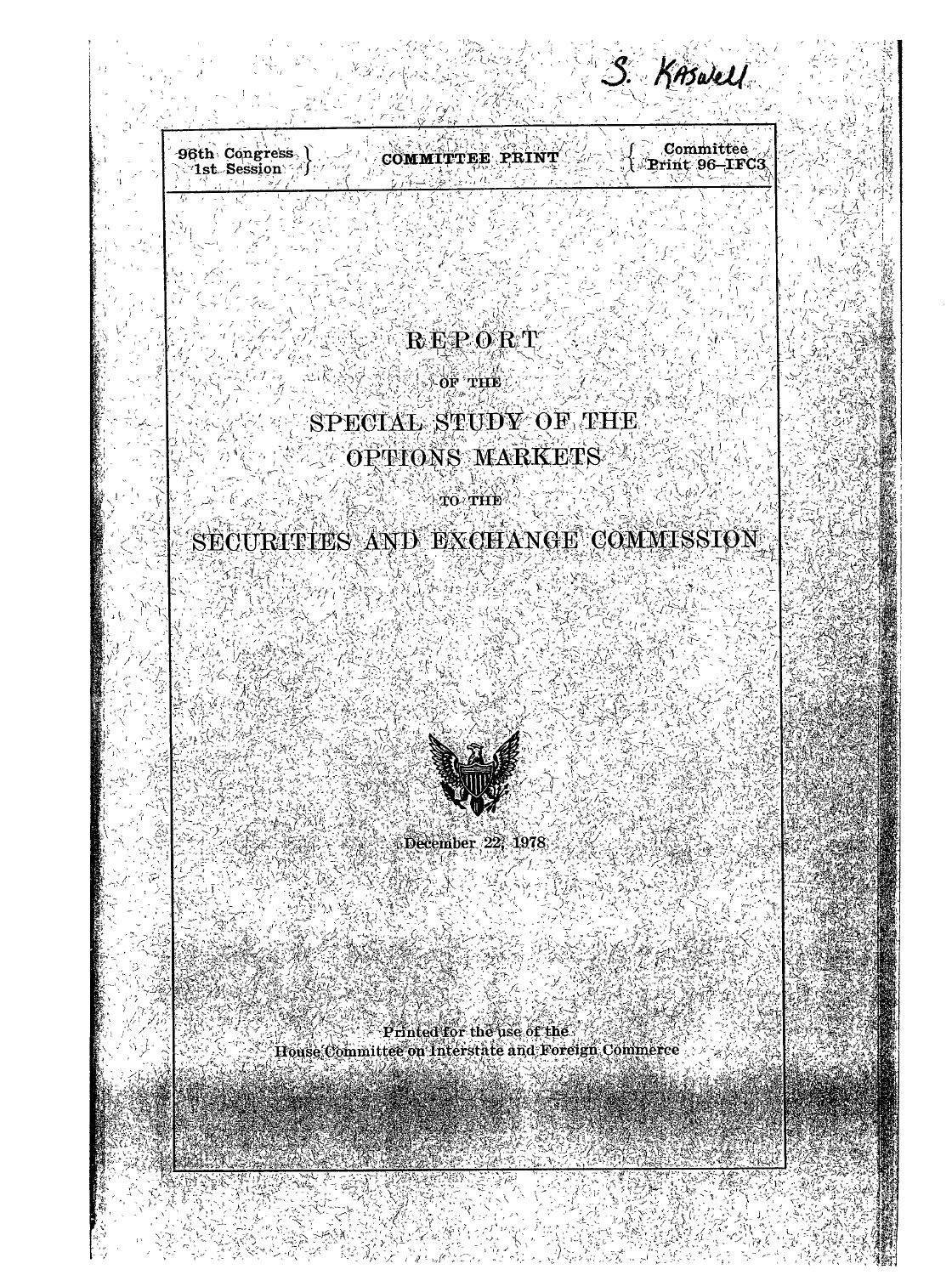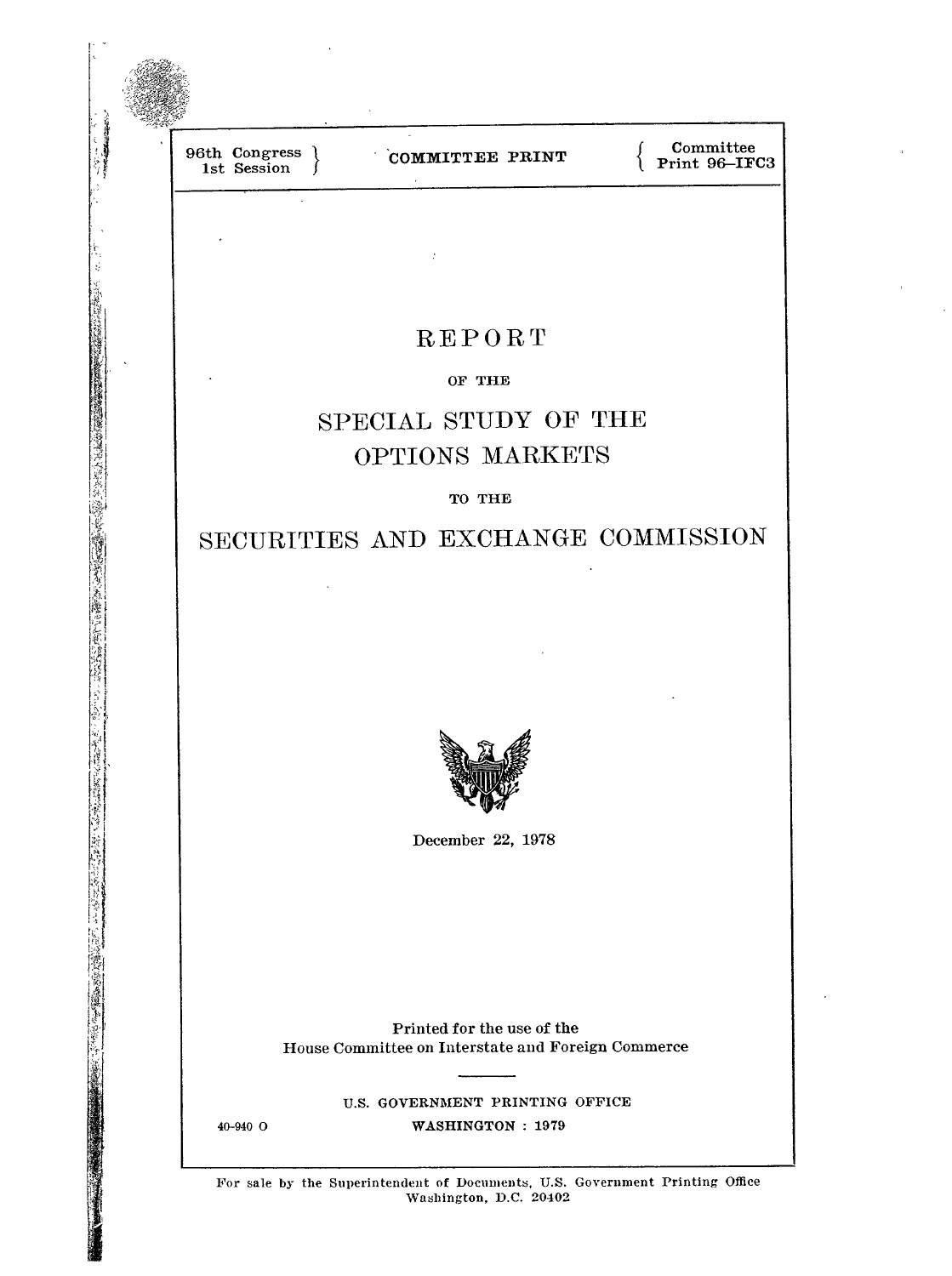#### **COMMITTEE ON INTERSTATE AND FOREIGN COMMERCE**

HARLEY O. STAGGERS, West Virginia, *Chairman*

JOHN D. DINGELL, Michigan LIONEL VAN DEERLIN, California JOHN M. MURPHY, New York DAVID E. SATTERFIELD III, Virginia BOB ECKHARDT, Texas RICHARDSON PREYER, North Carolina JAMES H. SCHEUER, New York RICHARD L. OTTINGER. New York HENRY A. WAXMAN, California TIMOTHY E. WIRTH, Colorado PHILIP R. SHARP, Indiana JAMES J. FLORIO, New Jersey ANTHONY TOBY MOFFETT, Connecticut JIM SANTINI, Nevada ANDREW MAGUIRE, New Jersey MARTY RUSSO, Illinois EDWARD **J.** MARKEY, Massachusetts THOMAS A. LUKEN, Ohio DOUG WALGREN, Pennsylvania ALBERT GORE, JR., Tennessee BARBARA A. MIKULSKI, Maryland RONALD M. MOTTL, Ohio PHIL GRAMM, Texas AL SWIFT, Washington MICKEY LELAND. Texas RICHARD C. SHELBY, Alabama

SAMUEL L. DEVINE, Ohio JAMES T. BROYHILL North Carolina TIM LEE CARTER, Kentucky CLARENCE J. BROWN, Ohio JAMES M. COLLINS, Texas NORMAN F. LENT, New York EDWARD R. MADIGAN, Illinois CARLOS J. MOORHEAD, California MATTHEW J. RINALDO, New Jersey DAVE STOCKMAN, Michigan MARC L. MARKS, Pennsylvania TOM CORCORAN, Illinois GARY A. LEE, New York TOM LOEFFLER, Texas WILLIAM E. DANNEMEYER, California

W. E. WILLIAMSON, *Chief Clerk and Staff Dircctor* KENNETH .]. PAINTER, *First Assistant Clerk* ELEANOR A. DINKINS, *Assistant Clerk* WILLIAM L. BURNS, *Printing Editor*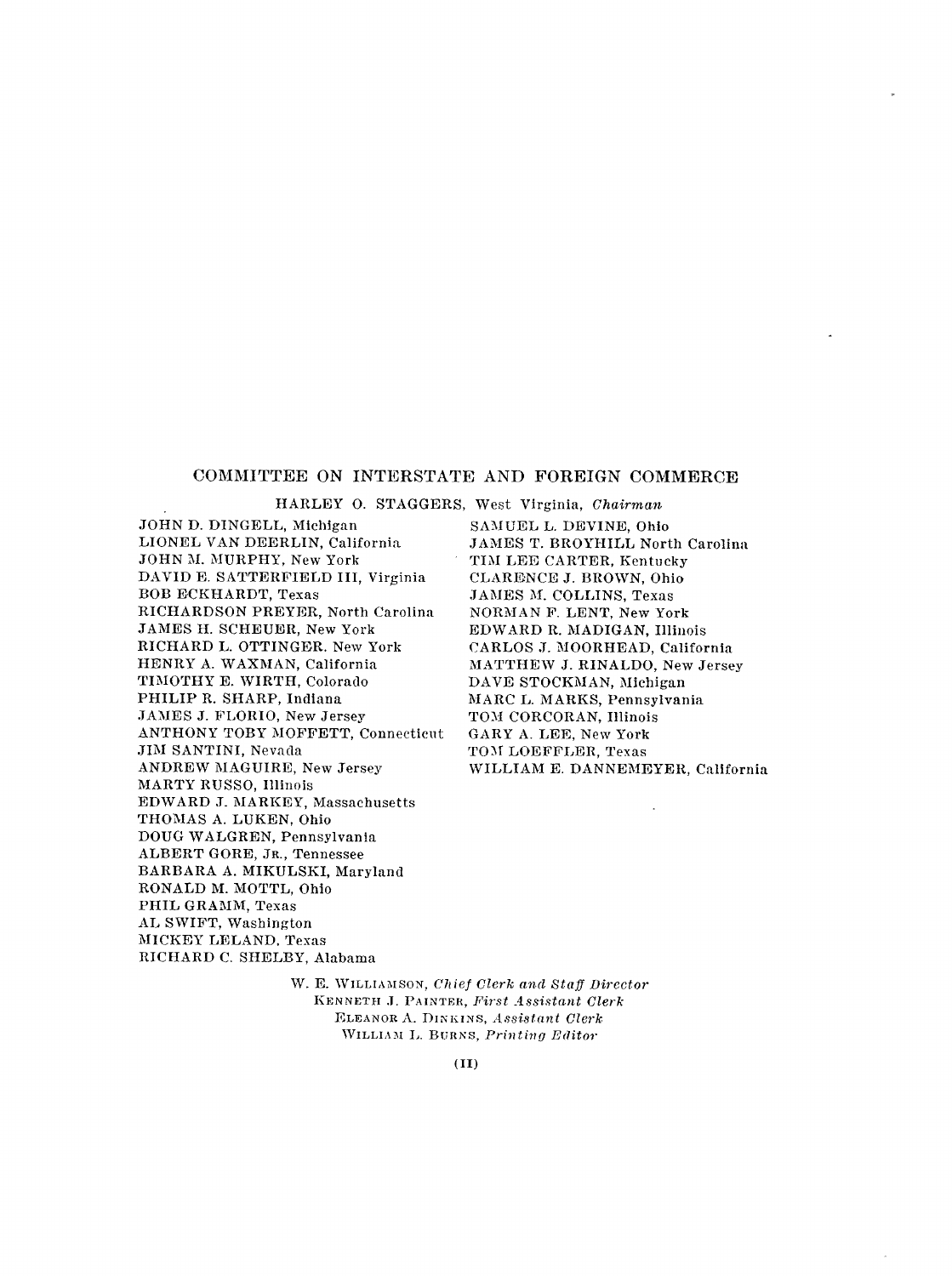### **LETTER OF TRANSMITTAL**



OFFICE OF **THE** CHAIRMAN SECURITIES **AND EXCHANGE** COMMISSION WASHINGTON, D.C. 20549

February 15, 1979

The Honorable James Scheuer U. S. House of Representatives Washington,  $D. C.$ 20515

Dear Congressman Scheuer

I am pleased to transmit herewith The Report of the Commission's staff's Special Study of the Options Markets.

Sincerely,

Harold M. Williams ~.~./ CT~a i rman s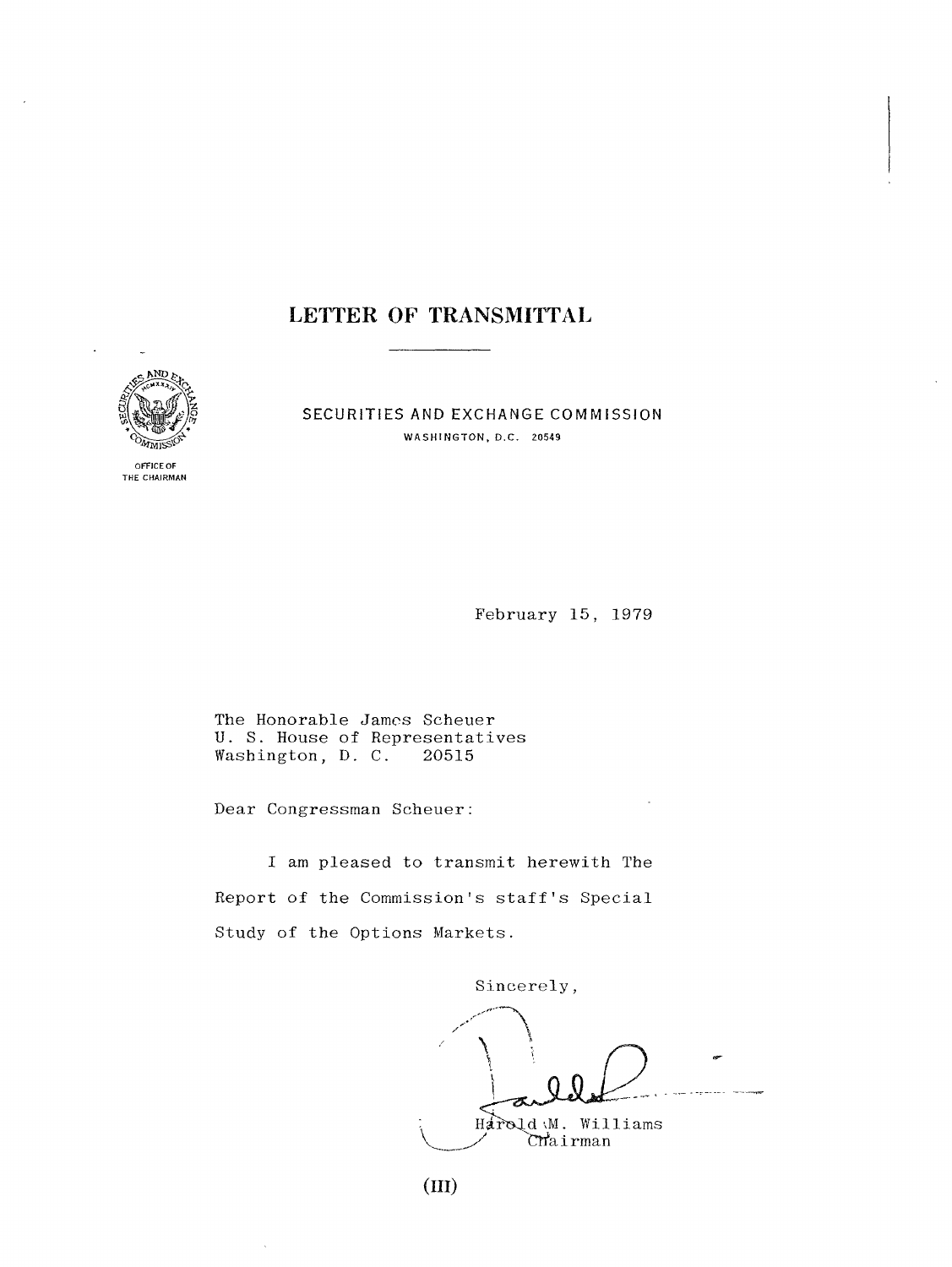

**Special Study of the Options Markets** **SECURITIES AND EXCHANGE COMMISSION** WASHINGTON. D.C. 20549

December 22, 1978

To the Chairman and Members of the Securities and Exchange Commission

It is an honor to transmit to the Commission the Report of the Special Study of the Ootions Markets. The Report describes the findings and recommendations of the Options Study in response to the Commission's directive set forth in its public release of October 1977. \*/ The Commission specifically directed the Options Study to investigate and study the listed options markets to determine the ability of selfregulatory organizations, including national securities exchanges and the National Association of Securities Dealers, Inc., to carry out their requlatory responsibilities to assure that listed options trading is  $occurring$  in a manner, and in an environment, which is consistent with the maintenance of fair and orderly markets, the public interest, the crotection of investors and the other objectives of the Securities Exchange Act of 1934.

In general, the Options Study found that options can provide useful alternative investment strategies to those who understand the complexities and risks of options trading. But, since regulatory inadeouacies in the options markets have been found, the Options Study is making specific recommendations needed to improve the regulatory framework within which listed options trading occurs and to increase the protection of public customers.

The Report is divided into eight chapters. The Introduction includes a summary of the Ootions Study's conclusions and recommendations. Chapter II describes some fundamental uses of options. Chapter III describes the ways that market professionals use listed options. Chapter IV describes and evaluates the market surveillance systems of the self-regulatory orqanizations. Chapter V discusses options selling practices. Chapter VI analyzes the adequacy of self-requlatory organization oversight of broker-dealer firms. Chapter VII describes financial regulation in the options markets. Chapter VIII discusses certain market structure issues that proposals to initiate new options trading programs have raised.

<sup>\*/</sup> Securities Exchange Act Release No. 14056 (October 17, 1977).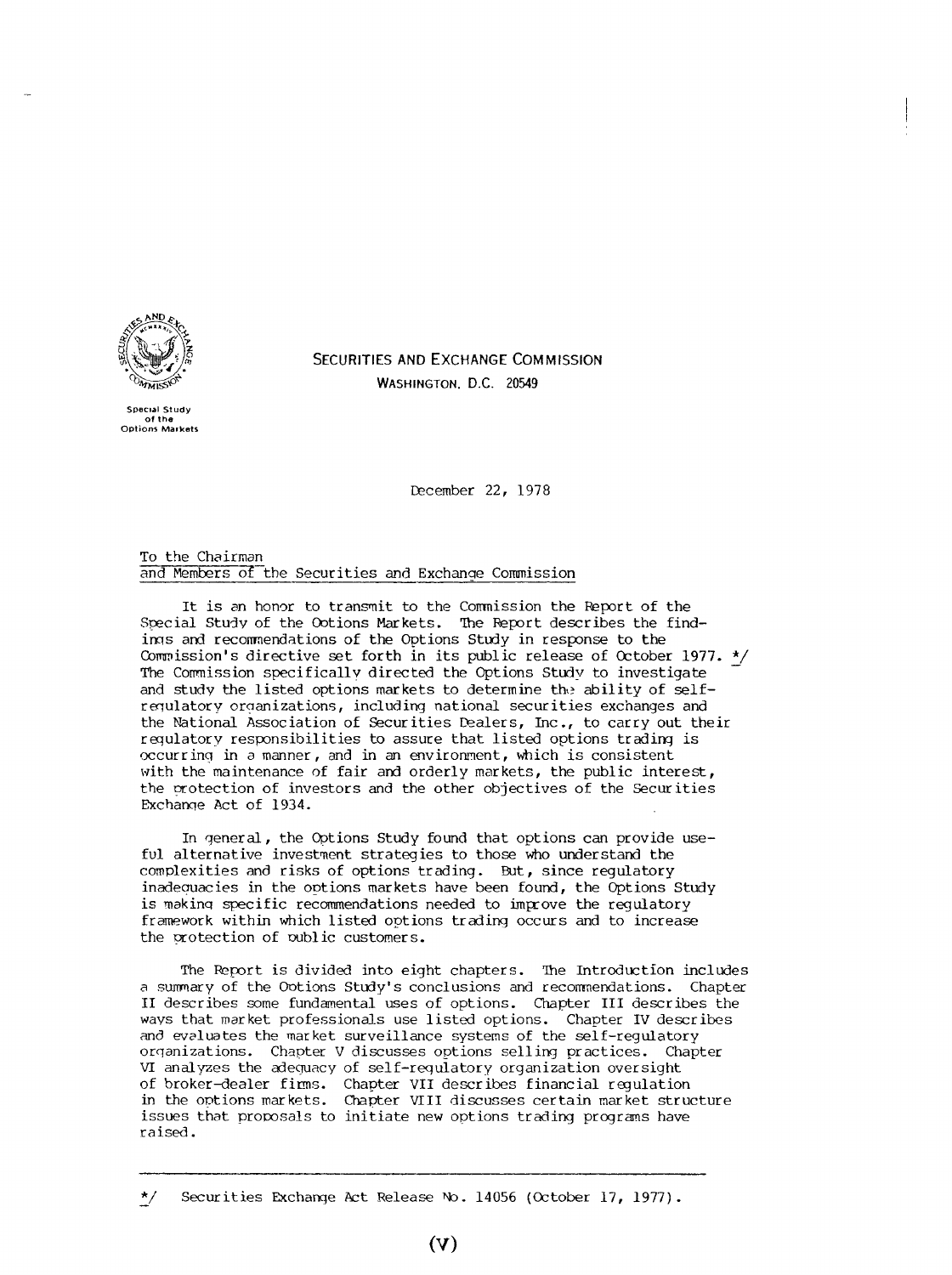While the best of the market surveillance technigues that have been developed would provide a self-regulatory organization with a general ability to detect known improper trading patterns, the Options Study found that numerous improvements must be made in this area to maximize the effectiveness of self-regulatory organization surveillance. First, the surveillance information available to each self-regulatory organization must be improved. In addition, surveillance information must be better shared among\_ the self-regulatory organizations and surveillance orograms should be better coordinated. Further, each self-requlatory organization must evaluate its own surveillance program to assure that it is using the most sophisticated market surveillance techniaues available. New and additional data also need to be developed to relate options trading to underlying stock, trading not only for current market surveillance purposes, but also to study the patterns, relationships and effects of related stock and options trading.

The Options Study found numerous instances of sales practices abuses in which registered representatives told investors of possible rewards they might e×pect from options without simultaneously warning them of the risks inherent to options trading. Often, inadequately trained registered representatives recommended options strategies to their customers which it is doubtful that the salesmen, much less their customers, understood. The most prevalent source of sales practice abuses appeared to occur in broker-dealer firms that encouraged or permitted their registered representatives to recommend options trades to their customers before the firms had in place approoriate sumervisory controls to protect their public customers.

Although the primary responsibility for assuring that options narticipants are both informed and treated fairly rests with the brokerage finns, the self-regulatory organizations are required to see that these industry-wide standards are established and met by their member firms. Serious shortcomings were found in the selfregulatory organizations' oversight programs to detect and prevent selling practice ebuses of their member firms. Representatives of the self-requiatory organizations demonstrated to the Options Study staff their awareness of many of these regulatory problems and their willingness to seek solutions on a continuing basis. The Options Study believes that its recommendations for improved internal controls by brokerage firms, enforced by self-regulatory organization rules and actively overseen by the Commission will protect investors from many of the selling practices abuses currently found in the options markets, while at the same time fostering better understanding of the risks of options trading by public customers.

**V!**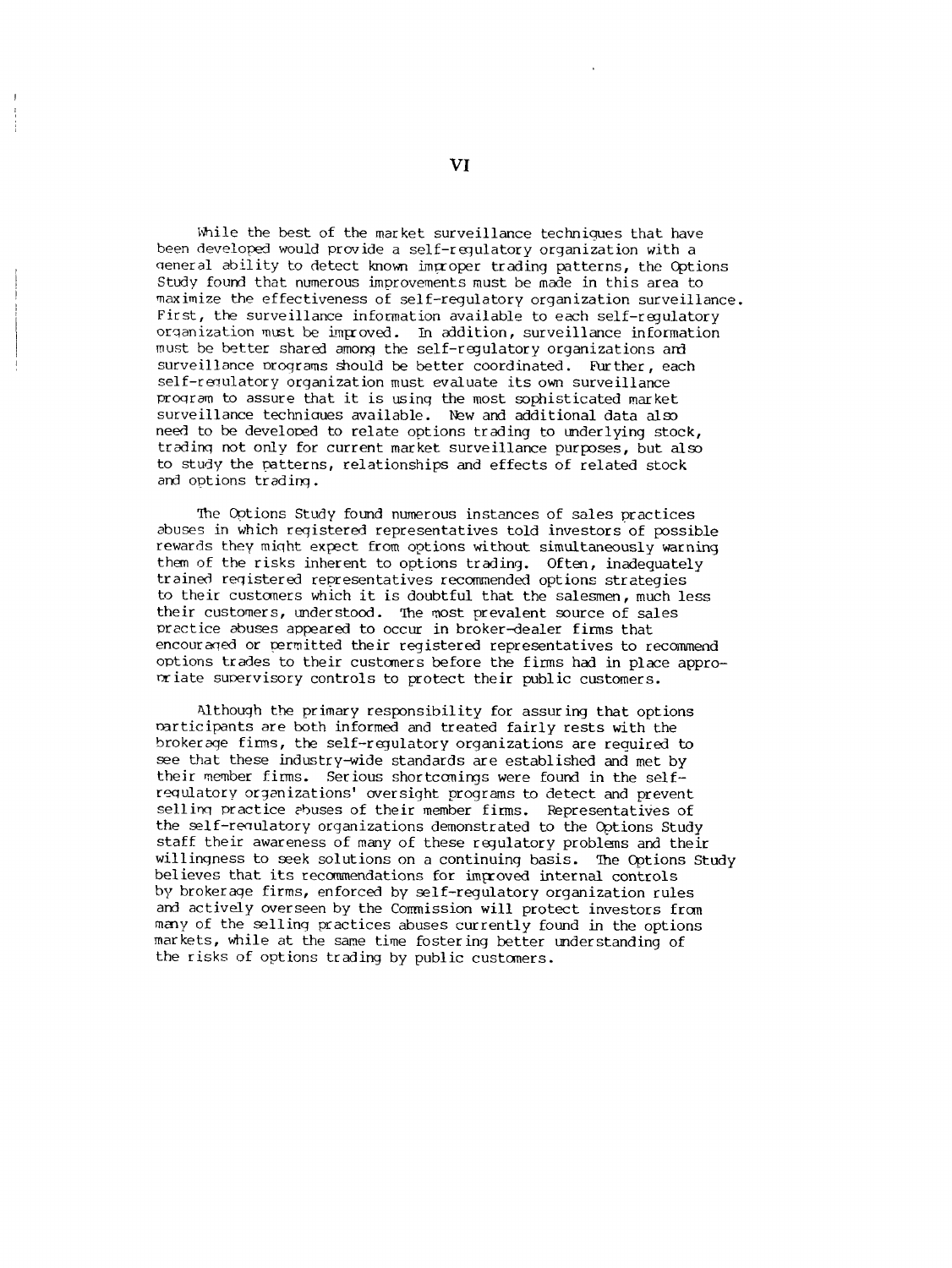The Options Study also found that in the area of oversight of broker-dealer retail activities, as well as market surveillance, there was a need for greater cooperation and sharing of information among the self-requiatory organizations to avoid present duplication of activities and to substantially improve the effectiveness of the combined requlatory efforts. In order to facilitate this cooperation, representatives of the self-requlatory organizations formed a Self-Regulatory Conference to consider ways in which to improve the coordination of their activities and to share market surveillance and other requlatory data. To be successful, this effort will require the full cooperation of the self-regulatory organizations and the support and oarticipation of the Commission.

In general, the recommendations of the Options Study call for action by the self-regulatory organizations to improve their own procedures and those of their member firms. Placing primary responsibility on the self-requlatory organizations reflects the importance of self-requlation in the requlatory pattern of the securities industry. If the selfremulatory oraanizations do not act, the Options Study recommends that alternative action should be taken by the Commission through its authority over the self-requlatory organizations and through its own enforcement Dower s.

For the most part, the Options Study has used examples of actual abuses to demonstrate the problems which its recommendations are expected to correct. The Ootions Study has not generally mentioned firms or individuals by name, nor has any attempt been made to quantify the extent of the abuses. The goal of the Options Study has been to recommend improvements where requlatorv lapses have permitted significant abuses to occur or where additional abuses could occur if corrections are not made. While some recommendations may increase costs to the self-regulatory organizations and broker-dealers, the Options Study has made every effort to develop the least costly solutions and has sought means to reduce current duplicative regulatory efforts in some areas so as to offset increased efforts required in other areas.

Throughout its work, the Options Study has been aided by the coooeration of the self-regulatory organizations, the Securities Industry Association and broker-dealer firms. In many instances, the Options Study imposed substantial extra burdens on both organizations and individuals. Without the assistance of a number of individuals who made their expertise freely available, the options Study could not have completed its task within the time period that the Commission established. Except as otherwise noted, staff investigations were concluded by the end of August 1978, although an effort has been made to take into consideration any subsequent improvements reported by the self-requlatory organizations.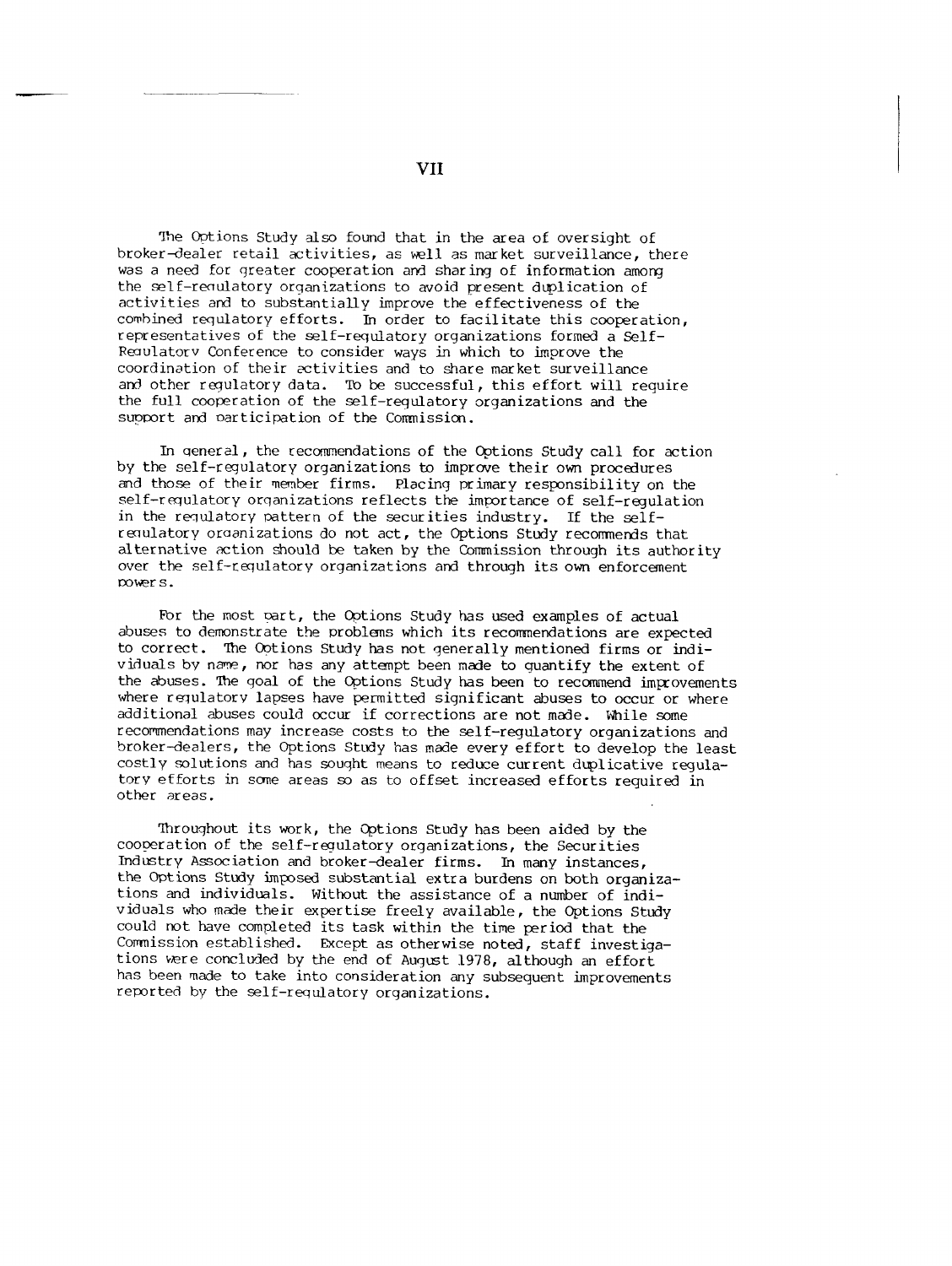In addition, durinq the period of the Options Study, a number of improvements were made in the regulatory programs of the selfreoulatory orqanizations. Some of these improvements may have been coincidental with the Options Study's work. Others, however, may have represented an acceleration of improvements that would otherwise have occurred. Inquestionably, many improvements resulted from the increased attention given to finding solutions to deficiencies by both the securities industry and the Commission during the moratorium.

While much of the Report focuses on the deficiencies that were found in the requlation of the options markets, credit must be given to the self-regulatory organizations for the regulatory and surveillance work that they have accomplished since listed options trading began in 1973. Many recommendations of the Options Study are designed to extend to all self-regulatory organizations techniques which were developed and are already employed by one or more of the selfrequlatorv organizations.

In view of the scope and complexity of the matters covered in the Report, the Options Study cannot be viewed as providing the definitive answers to all of the ouestions which need to be answered. In accordance with the Commission's directive to concentrate on the requlatory aspects of the self-regulatory organizations, the Ootions Study's recommendations are designed to be effective in the options markets as they currently exist. Thus, in many respects, the Ontions Study is merely a beginning. Its efforts should be continued as a part of a regular Commission program of oversight of the options markets. Some of the Options Study's recommendations are designed to continue this effort by developing new sources of data so that the Commission and self-regulatory organizations can examine potential oroblems which the Options Study could not analyze because adequate, usable data was not available.

The Ootions Study did not undertake a study of certain broader issues. The Options Study, for example, did not undertake its own broad economic studies of the effect of options on the trading in the underlyinq stocks or on the capital raising functions of the securities markets, but instead has referred to studies performed by others. As the options market matures, and as additional information becomes available, further studies will be needed. The Options Study did not attempt to compare the specialist and competing marketmaking systems used by the options exchanges. Similarly, while the Options Study has made recommendations to improve the ability of those who make markets on the floor of an exchange to use credit in their marketmaking activities on terms more favorable than public customers,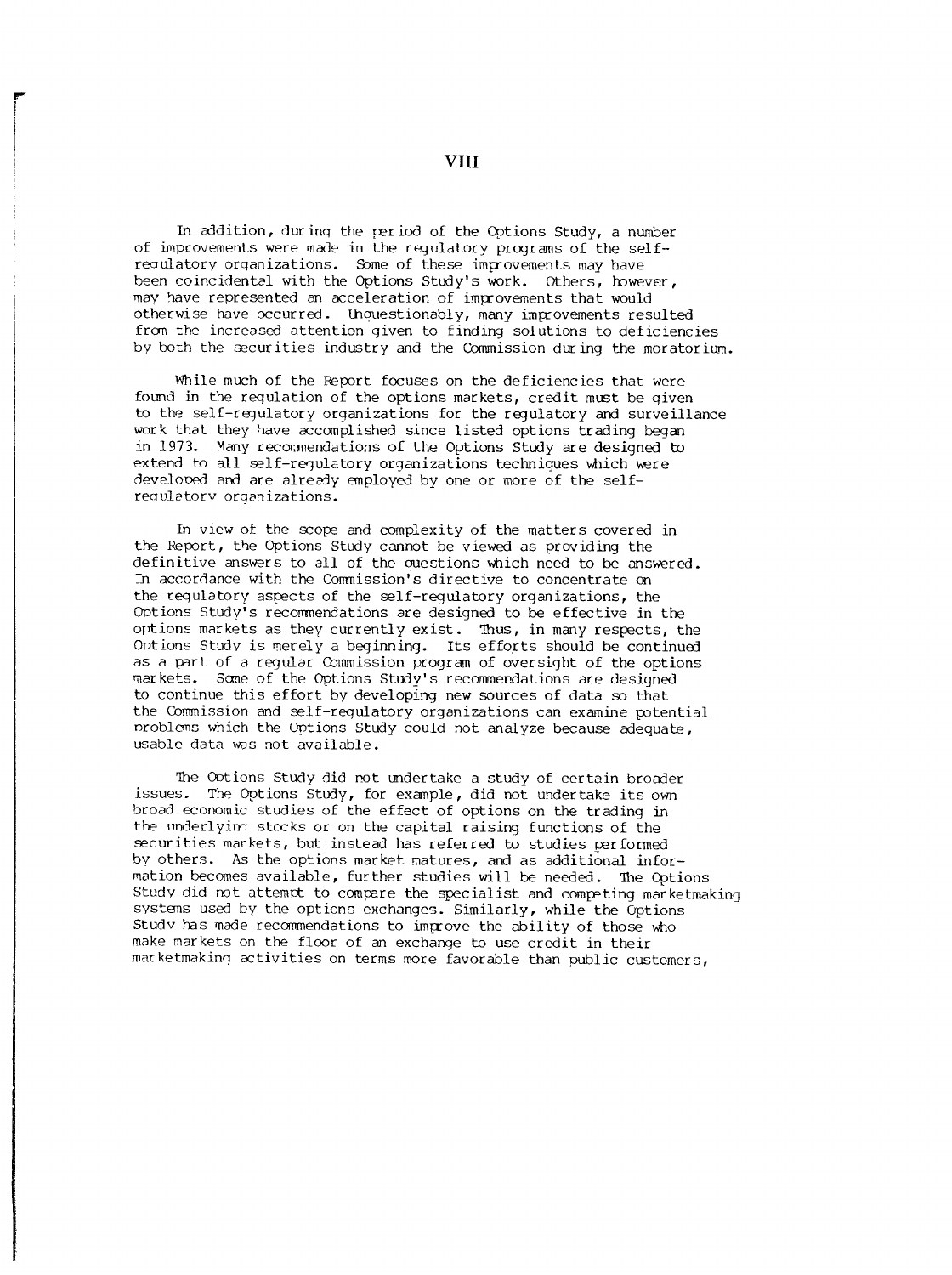it did not consider whether there should be changes in the present system of credit regulation which might make such favorable treatment unnecessary or inadvisable.

A concerted effort has been made to simplify the description of the matters covered in the Report and to avoid technical jargon and extensive references to rules and regulations and legal precedents. Unfortunately, the complexity of the subject matter has prevented us from meeting this goal consistently. The pronoun 'he,' rather than other alternatives, has been employed throughout this Report to avoid the awkward reference 'he/she'.

While the staff of the Options Study is responsible for the Report's contents, it was aided greatly by other members of the Commission's staff. It drew upon the time and resources of the various Commission Divisions in Washington and upon all of the Commission's Regional Offices. Much information, along with ideas which form the core of the Options Study's recommendations, was developed from these sources. A list of Commission staff personnel who contributed to the Options Study appears at the end of this letter under "Acknowledqments." Special mention, however, must be made concerning the extensive and continuing support of Andrew M. Klein, Sheldon Rappaport, and Kathryn B. McGrath of the Division of Market Regulation, Stanley Sporkin, Wallace L. Timmeny, Theodore A. Levine and Ira H. Pearce of the Division of Enforcement, and Ralph C. Ferrara and Robert C. Pozen of the Office of the General Counsel. The Options Study was organized and directed by Martin L. Budd until June 16, 1978, when he resiqned as Director for personal reasons.

Respectfully submitted, Richard L.

Director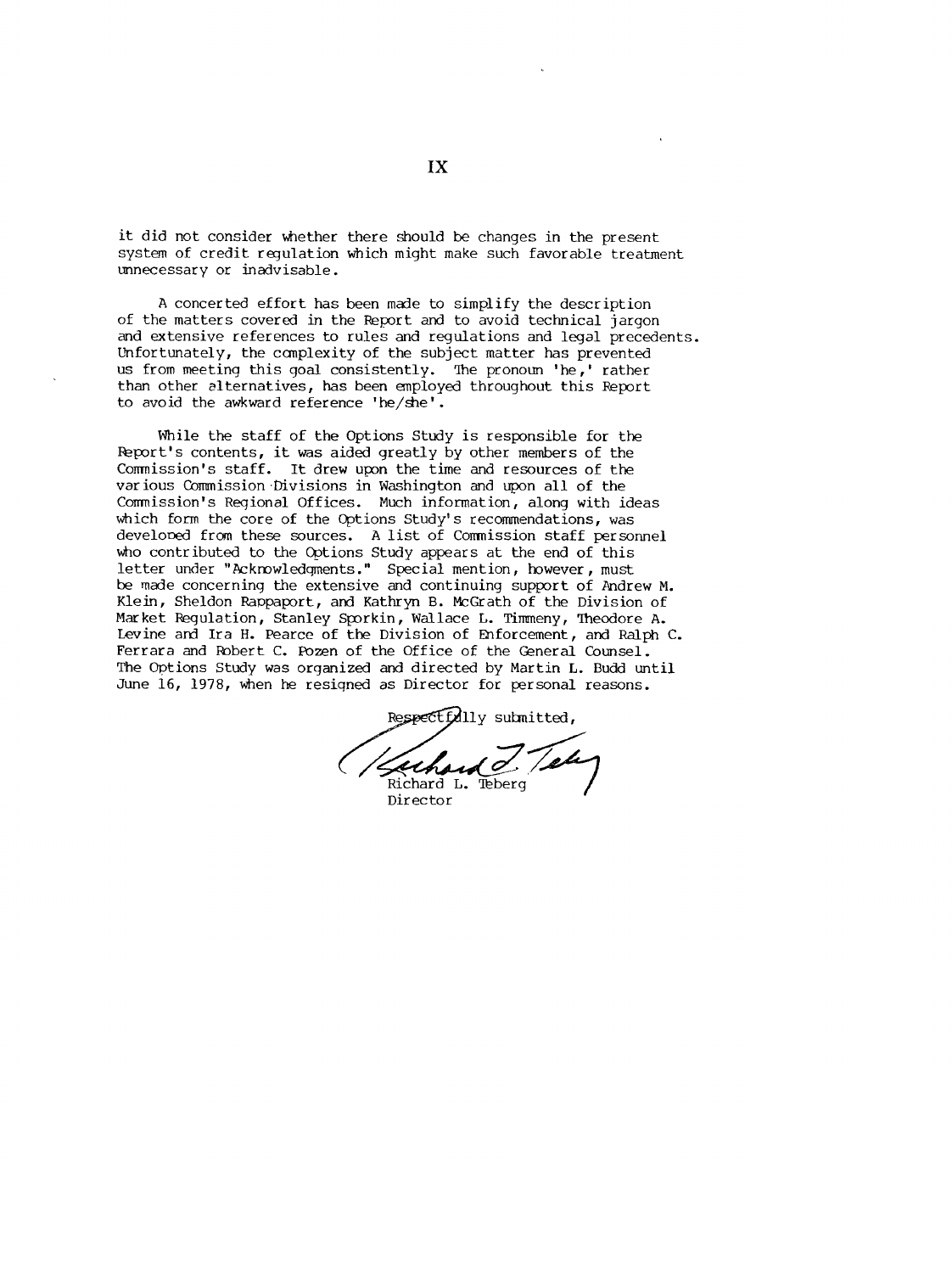#### THE SPECIAL STUDY OF THE OPTIONS MARKETS

Director:

Richard L. Teberg Martin L. Budd (before June 19, 1978)

Chief Counsel: Martin Moskowitz Senior Economic Advisor: Gene L. Finn Assistant Director - Self Regulatory Systems: Van P. Carter Assistant Director - Sales Practices: Thomas J. Loughran Assistant Director - Trading Practices: Kenneth S. Spirer Financial Regulation and Credit Specialist: Robert L. Smith Special Counsel: Richard I. Weingarten Special Assistant to the Director: Marianne K. Smythe Staff Attorneys: Lawrence R. Bardfeld M. Blair Corkran, Jr. Ray J. Grzebielski Richard G. Ketchum Senior Financial Analyst: Dennis G. Shea Sanmy S. Knight John E. Larouche Gary G. Lynch Janet R. Zimmer Economic Liaison (until June, 1978): Richard J. Morrisey Statistical Consultant: Robert H. Menke Editorial Consultant: Lael Scott Staff Assistant: Rhoda S. Clavan Interns : Brian Timken William T.K. Dolan Secretaries: Denice S. Dishman Cletha I. Francis Gail Do Hogg Nora J. Huke Valerie L. Krohn Rosalie C. Moyer Lorna Olsen Donna M. Phelps Pamela M. Switzer Sandra L. Washington

Susan E. Morrow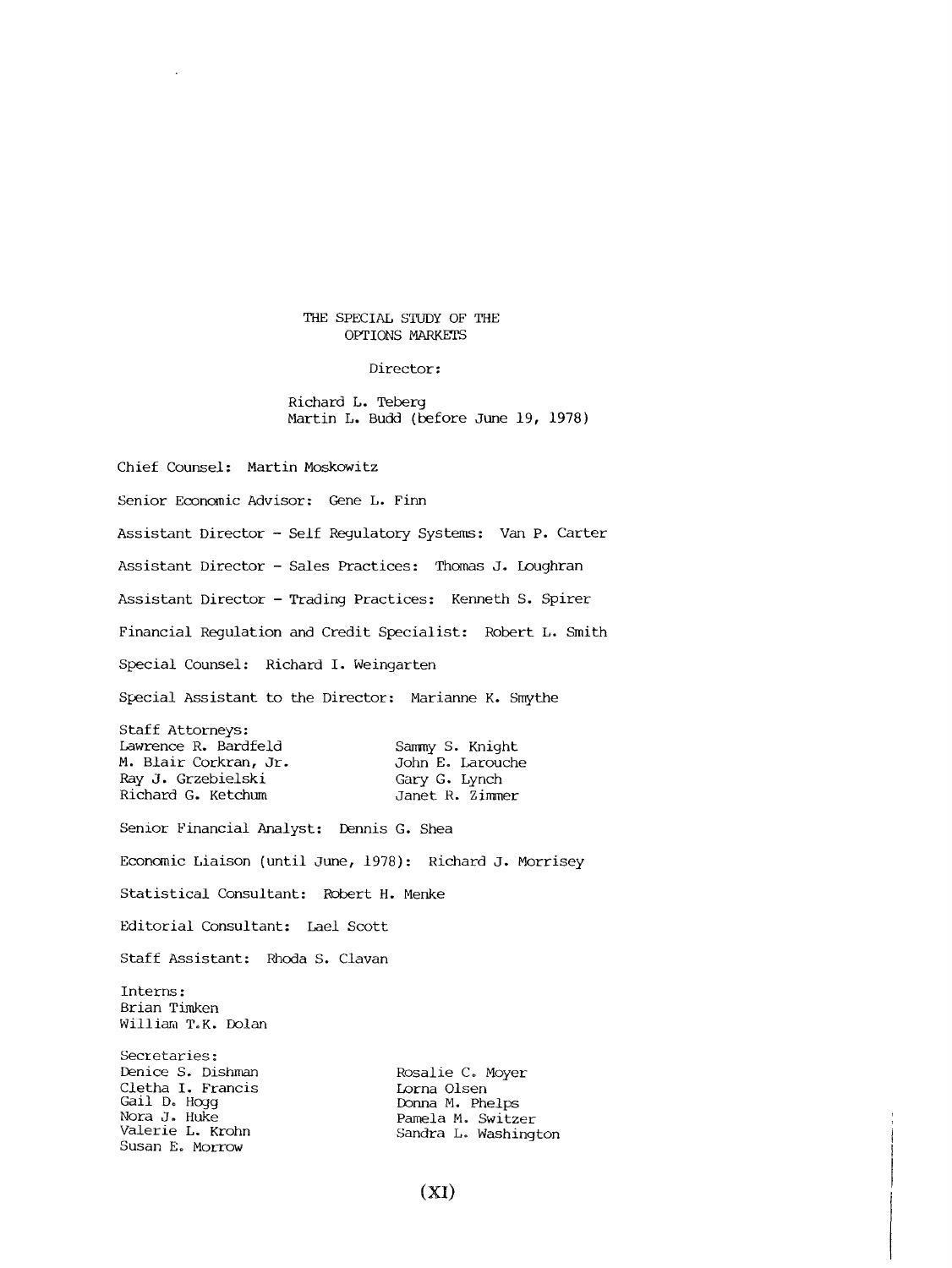#### **ACKNOWLEDGMENTS**

The Options Study received assistance from numerous segments of the Ccmmission's staff. Regretably, it is not feasible to acknowledge the contribution of each person individually. A special note of appreczation is given, however, to the staffs of the following offices and divisions and to the particular individuals noted below:

#### Headquarters Staff

Directorate of Economic and Policy Research Division of Market Regulation

Roger W. Spencer Charles W. Bryson Peter G. Martin Hajo Lamprecht Johnathan L. Hunter Eileen F. Whelan

Division of Corporation Finance

Richard H. Rowe Mary E. T. Beach J. Rowland Cook Paul A. Belvin Timothy M. Harden

#### Division of Enforcement

Stanley Sporkin Theodore A. Levine Edward D. Herlihy Ira H. Pearce Richard V. Norell Paul W. Bodor Joseph Cella Harold L. Halpern John F. Hartigan Stanley B. Whitten

Office of Consumer Affairs

Justin P. Klein

Office of Data Processing

John D. Adkins Richard T. Redfearn

Offlce of Administrative Services

Richard J. Kanyan James T. Willis

Andrew M. Klein Sheldon Rappaport Kathryn B. McGrath Lloyd H. Feller Douglas S. Scarff Mark O. Fitterman Roger D. Blanc Nelson S. Kibler Harry S. Day Harry Melamed Michael P. Maloney Jessica Licker Osborn Robert J. Bretz Leonard L. Unger **Gene E. Carasick Herbert F. Brooks, Jr. Therese M. Haberle Marc L. Weinberg Barbara E. Polonsky William J. Finegan**

Office of the General Counsel

Ralph C. Ferrara Robert C. Pozen John P. Wheeler Eric D. Roiter Theodore Bloch

Office of Public Affairs

Andrew L. Rothman

Office of the Secretary

George A. Fitzsimmons Shirley E. Hollis Charlene C. Derge Raymond J. Kramer

Office of the Executive Director

Benjamin Milk George G. Kundahl James A. Clarkson, III